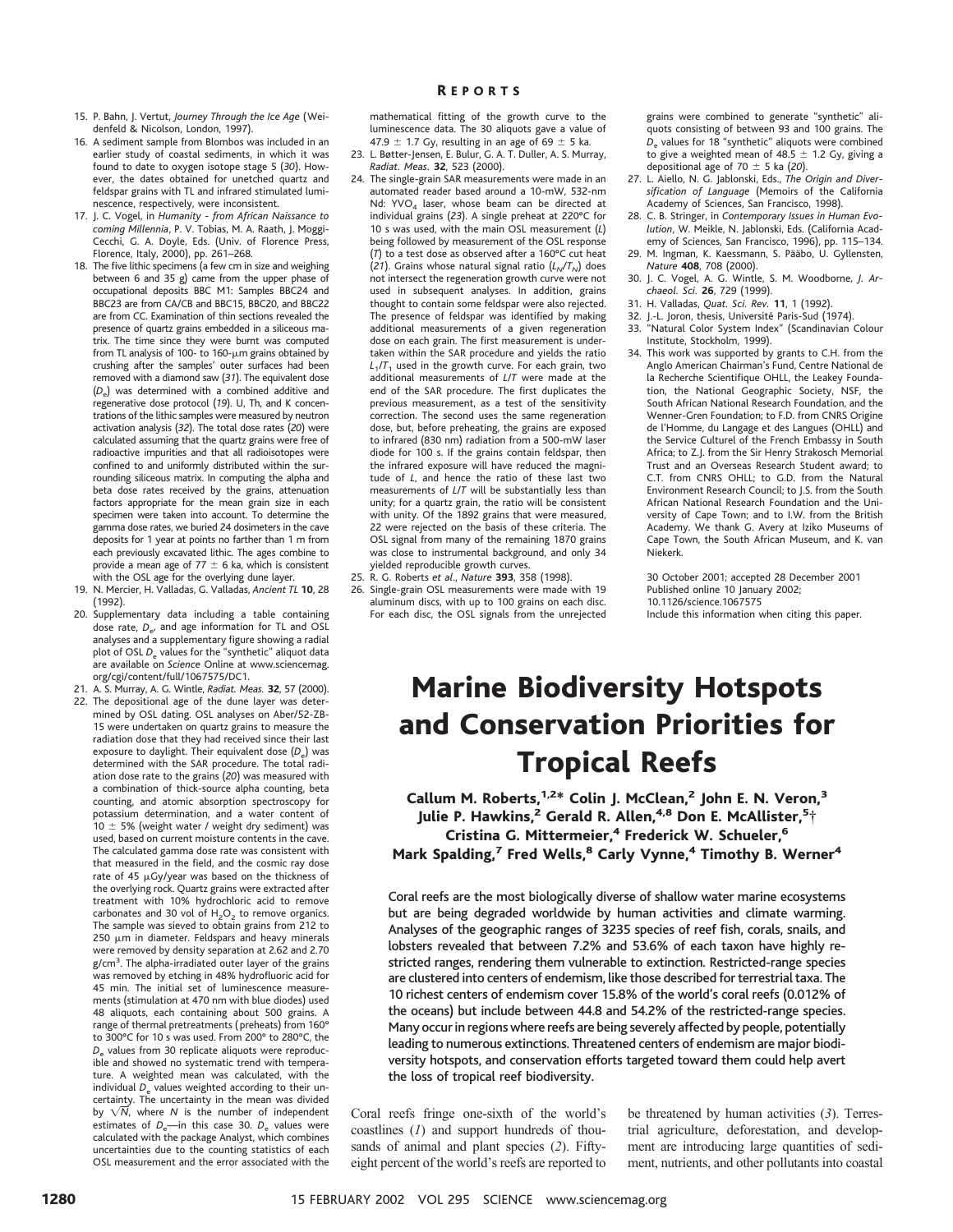### R EPORTS

waters, causing widespread eutrophication and degradation of biologically productive habitats (*4*, *5*). Coral reefs are often fished intensively; and in regions of the Indian and Pacific Oceans,

fishing with dynamite and poisons has devastated reef habitats (*6*). Coral reefs are also susceptible to climate change; 25% of the world's coral reefs have already been destroyed

or severely degraded through problems arising from climate warming (*7*). Among marine ecosystems, tropical reefs represent a high priority for conservation action [Web note 1 (*8*)].



**Fig. 1.** Global clines in species richness of fish (**A**), corals (**B**), snails (**C**), and lobsters (**D**). Scales show number of species present. (**E**) Concordance of the top 10% most species-rich cells among taxa. Red cells were included for all four taxa, orange for three, yellow for two, and blue for one. (**F**) Threats to reefs in each grid cell, calculated using data from Bryant *et al.* (*3*, *13*). Blue represents low risk (ave-

rage threat score between 1 and 1.67); yellow, medium risk (score between 1.68 and 2.33); and red, high risk (score \$2.34). (**G**) Concordance in patterns of range rarity among the top-scoring 10% of cells for each taxon. Color codes are as in (E). Places outlined show multitaxon centers of endemism (*13*) [Web table 2 (*8*)], numbered as in Table 2.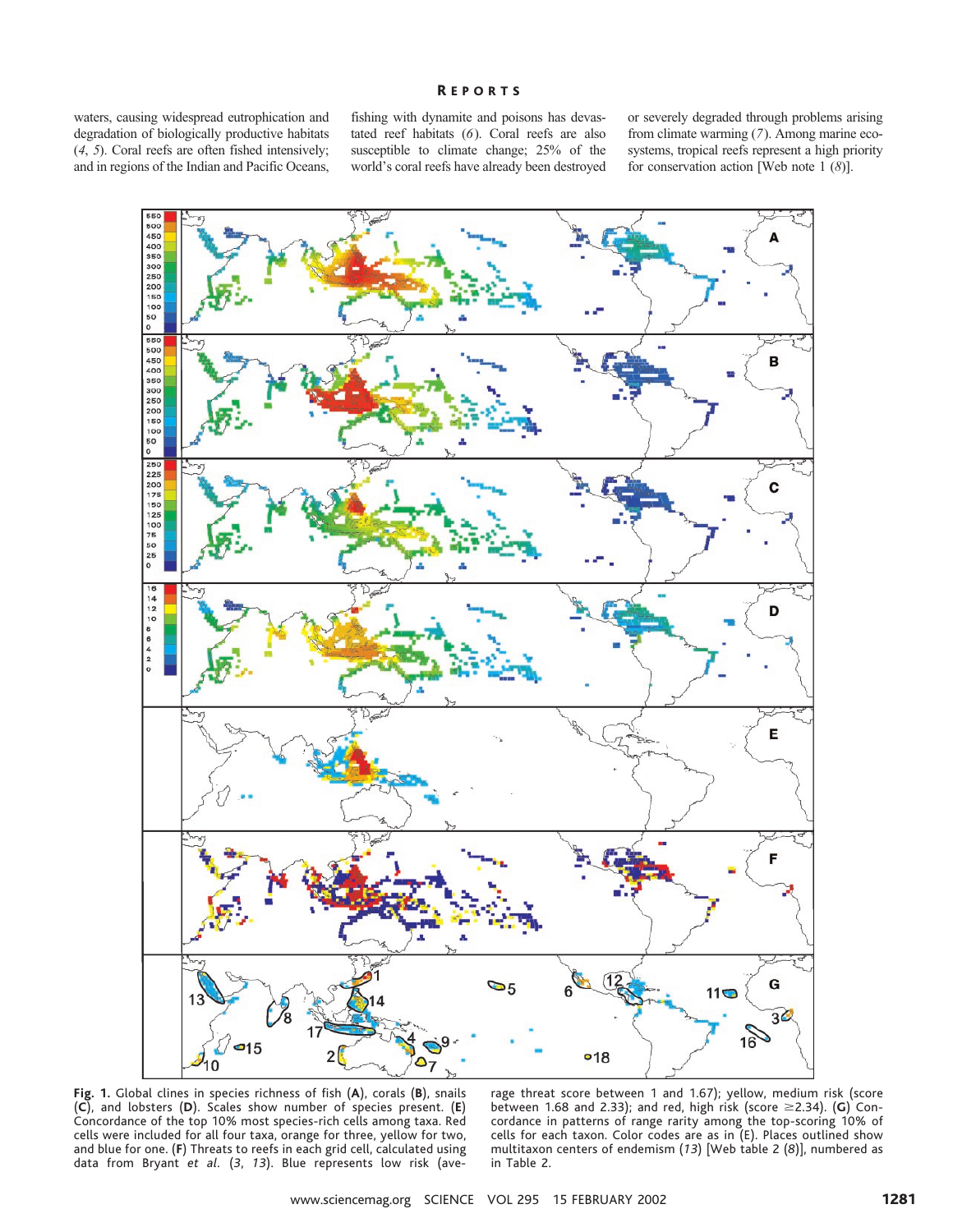We used data on the distribution of 3235 species from four phyla to explore the potential consequences of widespread reef degradation for biodiversity and to investigate ways to target conservation action to places where it is most needed and could have the greatest benefits. We mapped the geographic ranges of 1700 species of reef fish, 804 species of coral, 662 species of snail, and 69 species of lobster. We chose these taxa because they are well-known, good distributional data for them are available on a global scale, and they represent reasonable surrogates for reef diversity as a whole (*9*) [Web note 2 and Web table 1 (*8*)]. Figure 1, A through D, shows global clines in species richness of these taxa, mapped on an equalarea grid (*10*). There is a high level of concordance in patterns of total species richness across the four taxa (pairwise Spearman's rank correlations range from 0.78 to 0.89). For all taxa, species richness peaks in the so-called "coral triangle" of Southeast Asia (*11*), then falls off rapidly moving east across the Pacific, and less rapidly moving west across the Indian Ocean. In the tropical Atlantic, all taxa have highest richness in the Caribbean.

Figure 1E shows a high degree of overlap in the top 10% most species-rich cells for each taxon. 26.5% of the richest cells were shared by four taxa, 38.6% by three, and 38.6% by two (*12*). Cells in the southern Philippines and central Indonesia are in the top 10% richest locations for all four taxa, and degree of overlap declines moving away from this region.

Figure 1F shows the distribution of threats to coral reefs from human impacts, based on an analysis by Bryant *et al.* (*3*). They mapped threats to reefs from coastal development, overexploitation, and pollution from marine and land-based sources, then classified reefs as facing low, medium, and high levels of threat. Using their data, we calculated the average threat to reefs in each grid cell on a

1 Department of Organismic and Evolutionary Biology, Harvard University, Cambridge MA 02138, USA. <sup>2</sup>Environment Department, University of York, York, YO10 5DD, UK. <sup>3</sup>Australian Institute of Marine Science, Private Mail Box No. 3, Townsville MC, Queensland, 4810, Australia. <sup>4</sup>Center for Applied Biodiversity Science, Conservation International, 1919 M Street, N.W., Suite 600, Washington, DC 20036, USA. <sup>5</sup>Ocean Voice International, Post Office Box 20060, Royal Post Office Perth Mews, Perth, Ontario, Canada K7H 3M6. <sup>6</sup>Eastern Ontario Biodiversity Museum, Box 1860, Kemptville, Ontario, Canada K0G 1J0. 7United Nations Environment Programme–World Conservation Monitoring Centre (UNEP-WCMC), 219 Huntingdon Road, Cambridge, CB3 ODL, UK. <sup>8</sup>Western Australian Museum, Francis Street, Perth, WA 6000, Australia.

\*To whom correspondence should be addressed at the Environment Department, University of York, York, YO10 5DD, UK. E-mail: cr10@york.ac.uk †Deceased.

scale of 1 to 3 (low to high threat) (*13*). Areas of greatest species richness are exposed to significantly greater threats from human impacts than are less rich regions (Table 1).

Marine species have long been considered resilient to extinction because of their large geographic range sizes (*14*). Our data contradict this view for three of the four taxa. Figure 2 shows cumulative curves for species number versus range size, expressed as the number of cells within a species' extent of occurrence that contained reef habitat. Although most corals are widespread, most lobsters are geographically restricted, and fish and snails have roughly equal numbers of restricted-range and widespread species. Even among corals, 58 species (7.2%) had restricted ranges  $(\leq 10 \text{ cells})$ . The figures were 26.5, 28.7, and 53.6%, respectively, for fish, snails, and lobsters. Hence, restrictedrange species are common in the sea, and widespread reef degradation could lead to a gathering wave of extinctions. The low fraction of restricted-range corals should be treated with caution because we identified species by morphology (*15*). Corals and many other marine organisms with similar morphology conceal substantial genetic differences, even across regions without obvious barriers to gene flow (*16*, *17*). Future studies may reveal

much cryptic speciation that could revise our conclusion that coral species are generally widespread. Extinction risk could be greater than suggested by our findings.

We examined the distribution of geographically restricted species to determine whether such endemics are clustered together into centers of endemism as they are in terrestrial environments (*18*). We used the reciprocal of the range size of each species as a measure of range rarity, and for each cell we summed the values of all species present (*19*). Maps of range-rarity scores reveal areas that are rich in restricted-range species [Web fig. 1, A through D (*8*)]. We mapped the topscoring 10% of cells for each taxon, and Fig. 1G shows that there is high concordance among them. Of the top-scoring cells, 54.2% were shared by two taxa, 22.9% by three, and 3.6% by four (*12*).

Centers of endemism predominate in places isolated by distance or oceanography. For example, isolated islands rich in endemics include Mauritius and La Reunion in the Indian Ocean, Hawaii and Easter Islands in the Pacific, and St. Helena and Ascension Islands in the Atlantic. Centers of endemism also occur where nonreversing currents move water from tropical to temperate latitudes. Examples include east and west Australia,



**Fig. 2.** Cumulative curves of species number versus geographic range size. Range size is expressed as the number of cells containing reef habitat within each species' extent of occurrence.

**Table 1.** Comparisons of threats to reefs from human impacts in the top 10% highest scoring cells versus the bottom 90% of cells. Threat scores for each grid cell were calculated with data from Bryant *et al.* (*3*, *12*) and range from 1 (low threat) to 3 (high threat). Figures show mean scores. For all taxa, the top 10% most species-rich cells were significantly more threatened than the rest. For the top 10% of range-rarity scores, this was the case only for corals and snails.

|                          | Top 10% of cells | Bottom 90% of cells | Significance<br>(Mann-Whitney U test) |  |  |
|--------------------------|------------------|---------------------|---------------------------------------|--|--|
| Fish species richness    | 2.38             | 1.77                | P < 0.0001                            |  |  |
| Coral species richness   | 2.54             | 1.75                | P < 0.0001                            |  |  |
| Snail species richness   | 2.29             | 1.78                | P < 0.0001                            |  |  |
| Lobster species richness | 2.41             | 1.76                | P < 0.0001                            |  |  |
| Fish range rarity        | 1.94             | 1.82                | NS                                    |  |  |
| Coral range rarity       | 2.23             | 1.79                | P < 0.0001                            |  |  |
| Snail range rarity       | 2.14             | 1.80                | P < 0.0001                            |  |  |
| Lobster range rarity     | 1.89             | 1.83                | NS                                    |  |  |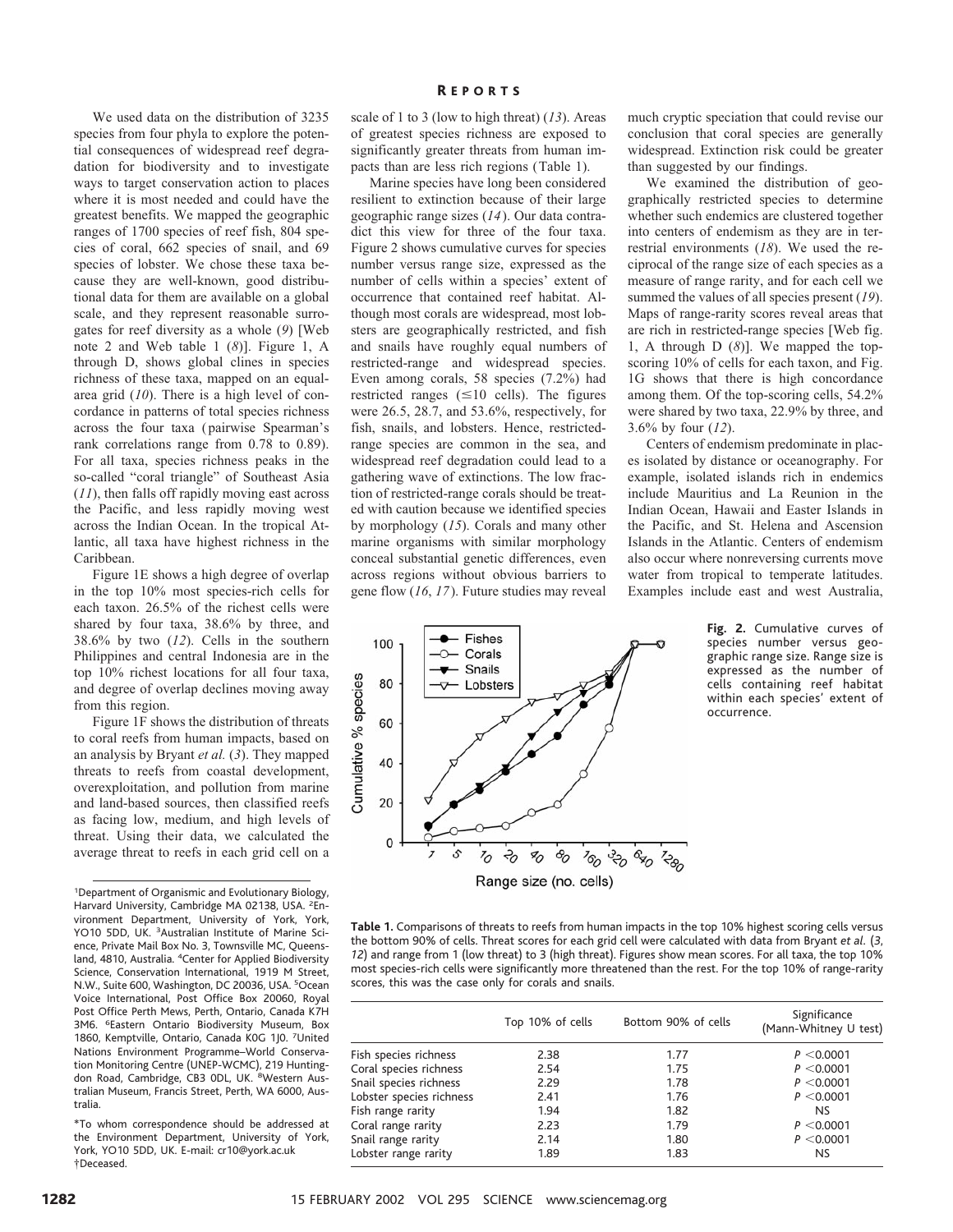eastern South Africa, and southern Japan. However, there are also multitaxa centers of endemism in places that appear highly interconnected with other regions, such as the Philippines, Sunda Islands, and New Caledonia. This accords with growing evidence that species with pelagic larval stages do not always disperse widely (*20*–*23*).

We identified the 18 richest multitaxon centers of endemism (Fig. 1G) (*24*) [Web table 2 (*8*)]. They include 35.2% of the world's coral reefs and cover only 0.028% of the world's oceans (*25*), but include between 58.6 and 68.7% of restricted-range species from the four taxa (ranges  $\leq 10$  grid cells). The 10 richest centers of endemism cover just 15.8% of the world's coral reefs, but include between 44.8 and 54.2% of restricted-range species.

## R EPORTS

Terrestrial biodiversity hotspots have been defined on the basis of both endemism and threats facing them [the loss of  $>70\%$  of primary vegetation (*18*)]. Figures for loss of primary habitat are unavailable for tropical reefs, but we can examine the risks of habitat loss based on threats estimated in Bryant *et al.*'s assessment (*3*, *13*, *26*). Many centers of endemism are deeply at risk and can be considered analogous to terrestrial biodiversity hotspots (Fig. 3). Without rapid conservation action, species will be lost. We define 10 marine biodiversity hotspots as those centers of endemism with average threat scores above 1.67 (that is, in the top two-thirds of the range of risk from human impacts) (Table 2 and Fig. 3). Focusing conservation effort on them could be highly effective in preventing species loss (*27*), but how good would it be as a strategy for protecting more widespread species?

Measures of range rarity and species richness are closely coupled for corals [Spearman's rank correlation (SR) =  $0.86$ ,  $P <$ 0.001,  $n = 825$ ], loosely coupled for snails  $(SR = 0.51, P < 0.001)$ , and largely uncoupled for fish (SR =  $0.12$ , *P* < 0.001) and lobsters [SR =  $0.06$ , not significant (NS)]. This means that although targeting centers of endemism for conservation would also benefit broader elements of coral diversity, it is likely to be less effective for other taxa. However, from the perspective of species' representation, the strategy looks better. The 10 richest centers of endemism include representatives of between 59.4 and 75.2% of all species in our sample, depending on taxon, whereas all 18 include from 73.9 to 96.1%.

Figure 3 shows that even the most deeply

**Table 2.** Summary of attributes of centers of endemism [see Web table 2 (*8*) for details of places included in each]. We define marine biodiversity hotspots, indicated by bold type, as centers of endemism with average threat scores above 1.67 (*3*, *13*). na, not available.

| Number         | Location                                  | Number<br>of $\leq 10$<br>cell range<br>species<br>present* | Rank based on<br>number of<br>$\leq$ 10 cell<br>range species<br>present | Number of more<br>widespread<br>species† | Rank based on<br>number of more<br>widespread<br>species† | Average threat<br>score for cells<br>in center of<br>endemism‡ | Rank based on<br>average threat<br>to center of<br>endemism | Area of<br>coral reef<br>in hotspot<br>$(km2)\$ | Adjacent terrestrial<br>biodiversity<br>hotspot(s)# |
|----------------|-------------------------------------------|-------------------------------------------------------------|--------------------------------------------------------------------------|------------------------------------------|-----------------------------------------------------------|----------------------------------------------------------------|-------------------------------------------------------------|-------------------------------------------------|-----------------------------------------------------|
| 1              | South Japan                               | 75                                                          | 1                                                                        | 1187                                     | 3                                                         | 2.21                                                           | $\overline{7}$                                              | 3136                                            | Philippines                                         |
| $\overline{c}$ | Western<br>Australia                      | 56                                                          | $\overline{c}$                                                           | 768                                      | $\overline{7}$                                            | 1.20                                                           | 15                                                          | 1713                                            | Southwest<br>Australia                              |
| 3              | Gulf of<br>Guinea                         | 45                                                          | 3                                                                        | 33                                       | 15                                                        | 2.61                                                           | $\overline{c}$                                              | $n$ a                                           | West African<br>forests                             |
| $\overline{4}$ | Great<br><b>Barrier</b><br>Reef           | 43                                                          | 4                                                                        | 1080                                     | $\overline{4}$                                            | 1.37                                                           | 12                                                          | 23972                                           | None                                                |
| 5              | Hawaiian<br>Islands                       | 35                                                          | 5                                                                        | 277                                      | 13                                                        | 1.28                                                           | 14                                                          | 442                                             | Polynesia/<br>Micronesia                            |
| 6              | Gulf of<br>California                     | 33                                                          | 6                                                                        | 112                                      | 14                                                        | 1.32                                                           | 13                                                          | 309¶                                            | Mesoamerica                                         |
| $\overline{7}$ | Lord Howe<br>Island                       | 31                                                          | $\overline{7}$                                                           | 493                                      | 11                                                        | 1.00                                                           | 16                                                          | 103                                             | New Zealand                                         |
| 8              | North<br>Indian<br>Ocean                  | 31                                                          | $\overline{7}$                                                           | 1053                                     | 5                                                         | 2.22                                                           | 6                                                           | 9790                                            | Western Ghats and<br>Sri Lanka                      |
| 9              | <b>New</b><br>Caledonia                   | 31                                                          | $\overline{7}$                                                           | 1011                                     | 6                                                         | 1.42                                                           | 11                                                          | 5303                                            | New Caledonia                                       |
| 10             | Eastern<br>South<br>Africa                | 30                                                          | 10                                                                       | 542                                      | 10                                                        | 2.36                                                           | 5                                                           | 178                                             | Cape floristic<br>province                          |
| 11             | Cape Verde<br>Islands                     | 26                                                          | 11                                                                       | 25                                       | 17                                                        | 2.20                                                           | 8                                                           | $n$ a                                           | None                                                |
| 12             | West<br>Caribbean                         | 20                                                          | 12                                                                       | 430                                      | 12                                                        | 1.91                                                           | 9                                                           | 4127                                            | Mesoamerica                                         |
| 13             | Red Sea                                   | 18                                                          | 13                                                                       | 661                                      | 9                                                         | 1.77                                                           | 10                                                          | 16194                                           | None                                                |
| 14             | Philippines                               | 17                                                          | 14                                                                       | 1471                                     | $\mathbf{1}$                                              | 2.91                                                           | 1                                                           | 21983                                           | Philippines                                         |
| 15             | South<br>Mascarene<br>Islands             | 16                                                          | 15                                                                       | 746                                      | 8                                                         | 2.45                                                           | $\overline{4}$                                              | 205                                             | Madagascar                                          |
| 16             | St. Helena<br>and<br>Ascension<br>Islands | 13                                                          | 16                                                                       | 27                                       | 16                                                        | 1.00                                                           | 16                                                          | $n$ a                                           | None                                                |
| 17             | Sunda<br>Islands                          | 13                                                          | 16                                                                       | 1430                                     | $\overline{2}$                                            | 2.53                                                           | 3                                                           | 12639                                           | Sundaland/<br>Wallacea                              |
| 18             | Easter Island                             | 11                                                          | 18                                                                       | 22                                       | 18                                                        | 1.00                                                           | 16                                                          | $n$ a                                           | Polynesia/<br>Micronesia                            |

\*Results were qualitatively identical using  $\leq$ 5 cells to define restricted-range species.  $\;$  †The number of more widespread species is based on those with range sizes  $>$ 10 cells. ‡Based on Bryant *et al.* (*3*, *13*). Scores range between 1 and 3 (from low to high threat). §Calculated from the UNEP-WCMC database of coral reef area, Cambridge, UK (25). |These centers of endemism have limited rocky reef rather than coral reef habitat, and figures for habitat area are unavailable. Inis center of endemism also has substantial areas of rocky reef habitat. #Terrestrial biodiversity hotspots defined by Myers *et al.* (*18*).